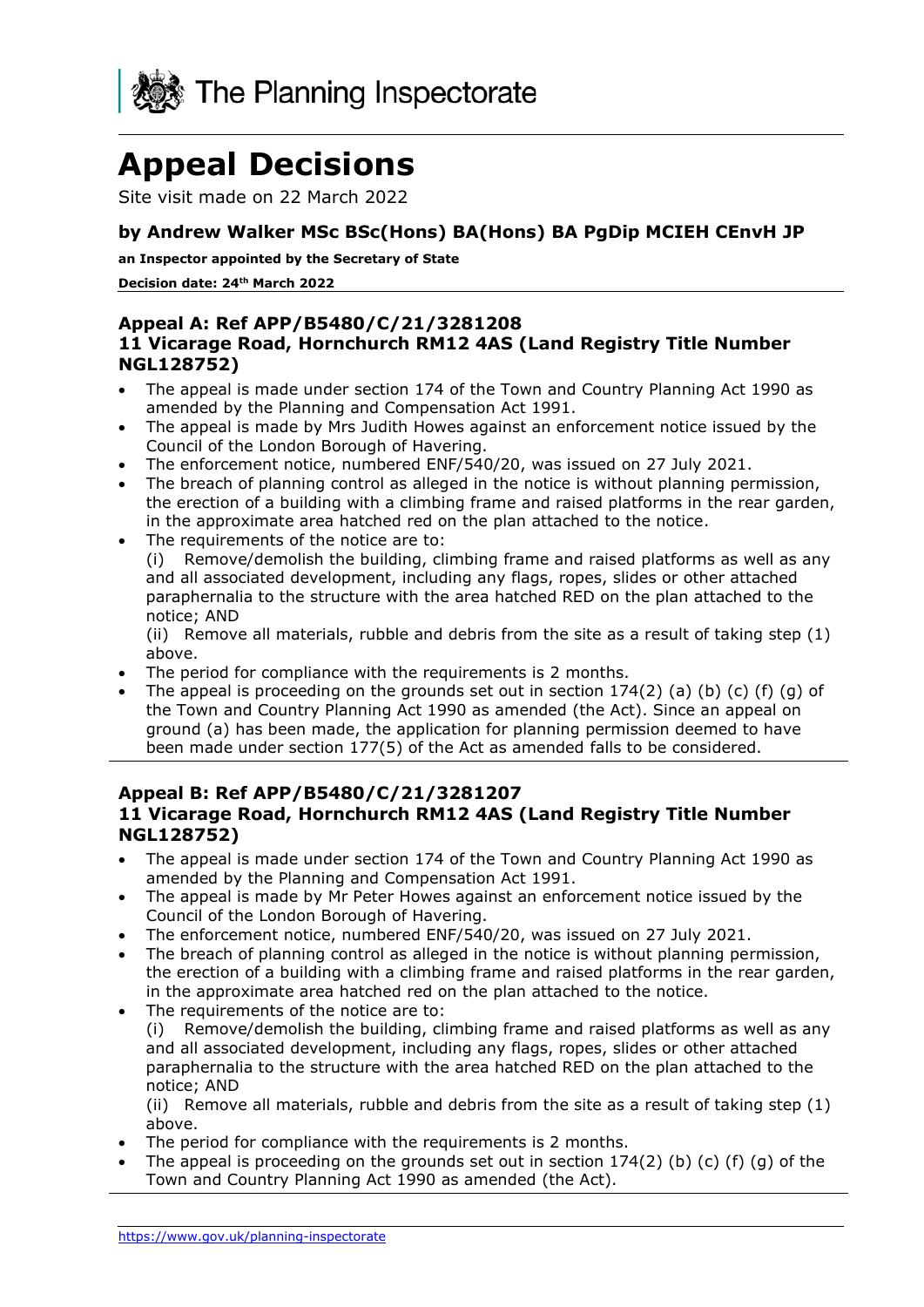## **Decisions**

- 1. It is directed that the enforcement notice be corrected by replacing the word "platforms" by "platform" in section 3 and in section 5.
- 2. Subject to these corrections, due to ground (b) succeeding to this extent, Appeals A and B are otherwise dismissed and the enforcement notice is upheld.
- 3. In respect of Appeal A, the application for planning permission deemed to have been made under section 177(5) of the Act as amended is refused.

## **Applications for costs**

 4. Applications for costs in respect of each appeal were made by Mrs Judith Howes and Mr Peter Howes against the Council of the London Borough of Havering. The applications are the subject of a separate Decision.

## **Procedural Matter**

 Map were adopted on 17 November 2021 and replace the Core Strategy and 5. Since the notice was issued, the Havering Local Plan 2016-2031 and Policies Development Control Policies Development Plan Document (2008).

## **Ground (b) (Appeals A and B)**

 6. For an appeal to be successful under this ground, the appellants must satisfy not occurred as a matter of fact. me on the balance of probabilities that the matters as stated in the notice have

#### *Platforms or Platform?*

 7. The allegation refers to raised platforms in the plural, and the appellants make the slide) and that neither the picnic bench or its seating, or the horizontal am correcting the notice accordingly. the point that there is only one raised platform (that being to provide access to ladder, constitute platforms. I agree, ground (b) succeeds to this extent, and I

## *Building?*

- 8. The appellants also say that, as a matter of fact, the allegation is wrong that a building has been erected since it is said the structure comprising the play equipment is moveable and not attached to the ground.
- 9. In the case of *Skerritts<sup>1</sup>*, the three primary factors which were identified as decisive of what was a building were physical attachment to the ground, permanence and size.
- 10. While the structure sits by its own weight upon large beams, without other fixings to secure it to the ground, I find it more likely than not given its substantial size (and large assembly of play equipment components) that it is not capable of being readily moved without significant force of effort (and The effect of this is a degree of immobility and permanence, perhaps possibly significant disassembly, the ease and readiness of which is unclear). associated with the apparent fact from the papers that it has remained in the same location since assembly on-site, which in my judgement renders it a building. According, the ground (b) appeal fails on this aspect.

 $1$  Skerritts of Nottingham Ltd v SSETR (No.2) [2000] 2 PLR 102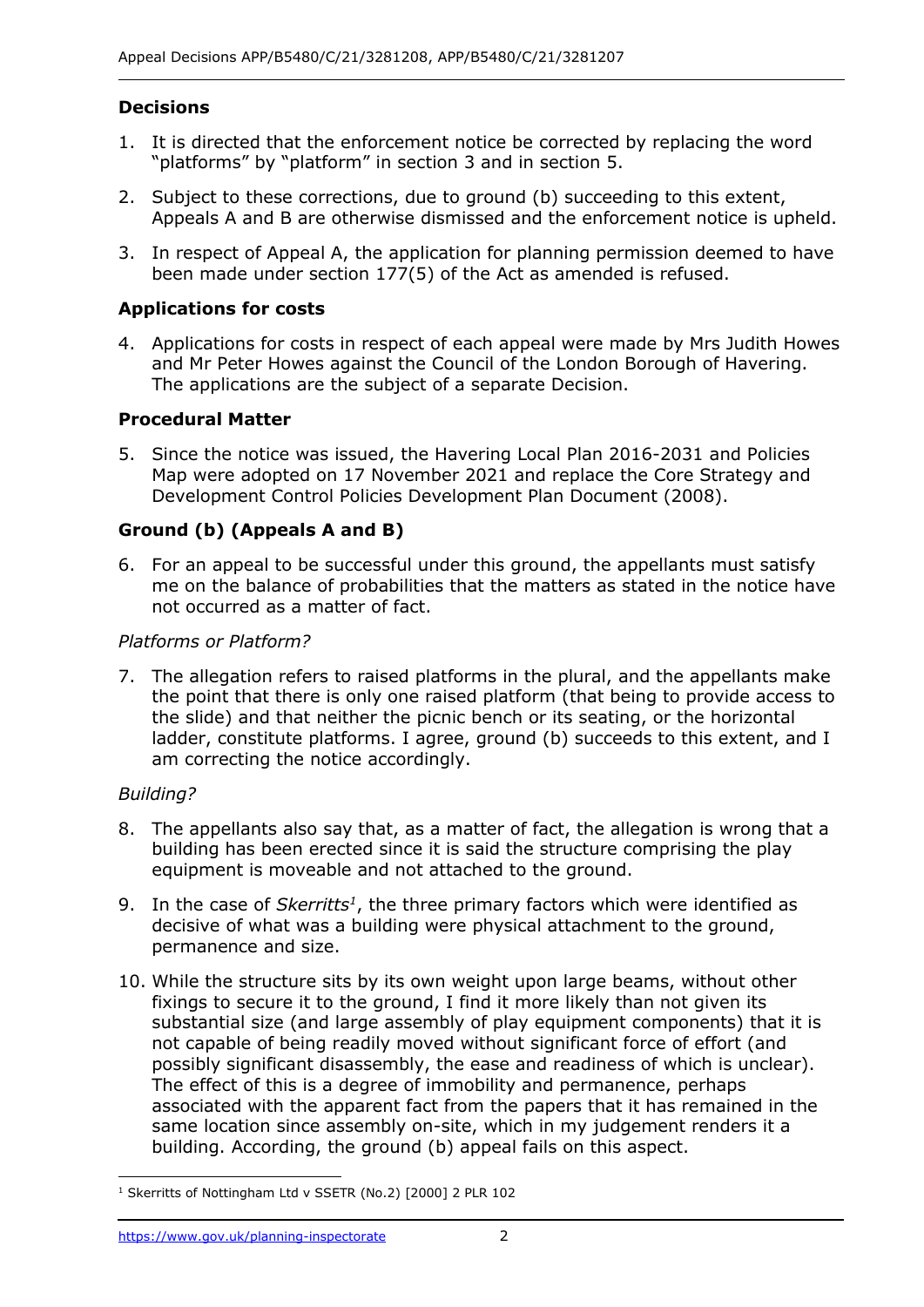# **Ground (c) (Appeals A and B)**

- on the balance of probabilities that the matters stated in the notice (if they occurred) do not constitute a breach of planning control. 11. For an appeal to succeed under this ground, the appellants must demonstrate
- 12. The appellants' argument under this ground turned on success under ground (b) and the '*Skerritts* tests' since a structure which is not a building may not require planning permission as operational development.
- 13. However, I have found the appeal structure to constitute a building under ground (b) as a matter of fact and degree. Accordingly it is operational planning permission. Therefore I am not satisfied that the matters stated in the notice do not constitute a breach of planning control, and ground (c) fails. development for the purposes of s55 of the Act, which does not benefit from

## **Ground (a) and the deemed planning application (Appeal A)**

#### *Main Issue*

 living conditions of the neighbouring occupiers at 13 Vicarage Road (No 13), particularly as regards privacy and outlook. 14. The main issue in the ground (a) appeal is the effect of the development on the

#### *Reasons*

- 15. The appellant seeks the retention of the existing play equipment which is located within 2 metres of the boundary with No 13. According to the point is 3.45 metres with the raised platform being 1.43 metres. The play equipment also has a metal flagpole, with flag, projecting above the ridgeline appellant's submissions, the overall height of the play equipment at the highest of its roof.
- boundary treatment, provides users standing upon the platform with a close and direct view of the patio seating area and rear conservatory windows of 16. Notwithstanding the limited obscuring effects of adjacent foliage, the significant height of the play equipment relative to the somewhat lower height of the close No 13. This causes significant harm to the living conditions of its occupiers through overlooking.
- 17. The appellant has suggested that this harm might be overcome through planning permission being conditioned to require a 900mm high trellis being fixed to the top of the existing fence (on 3 three existing fence panels) with of the trellis by users standing upon the platform and using the vertical ladder. Further, while I am unconvinced by the Council's reason for enforcement that enclosure to the neighbouring occupiers (due to its open arrangement and lack of solid form over a relatively small area), the proposed mitigation would in my judgement cause significant harm in itself to neighbouring outlook due to the high boundary treatment that would be created for a significant length close to artificial lemon leaf foliage. While this would reduce the amount of overlooking, there would still be an unacceptable opportunity for overlooking above the level the allegedly overbearing play equipment creates an increased sense of the rear patio seating area.
- 18. For these reasons, with or without the proposed condition, the development causes significant harm to the living conditions of occupiers of No 13.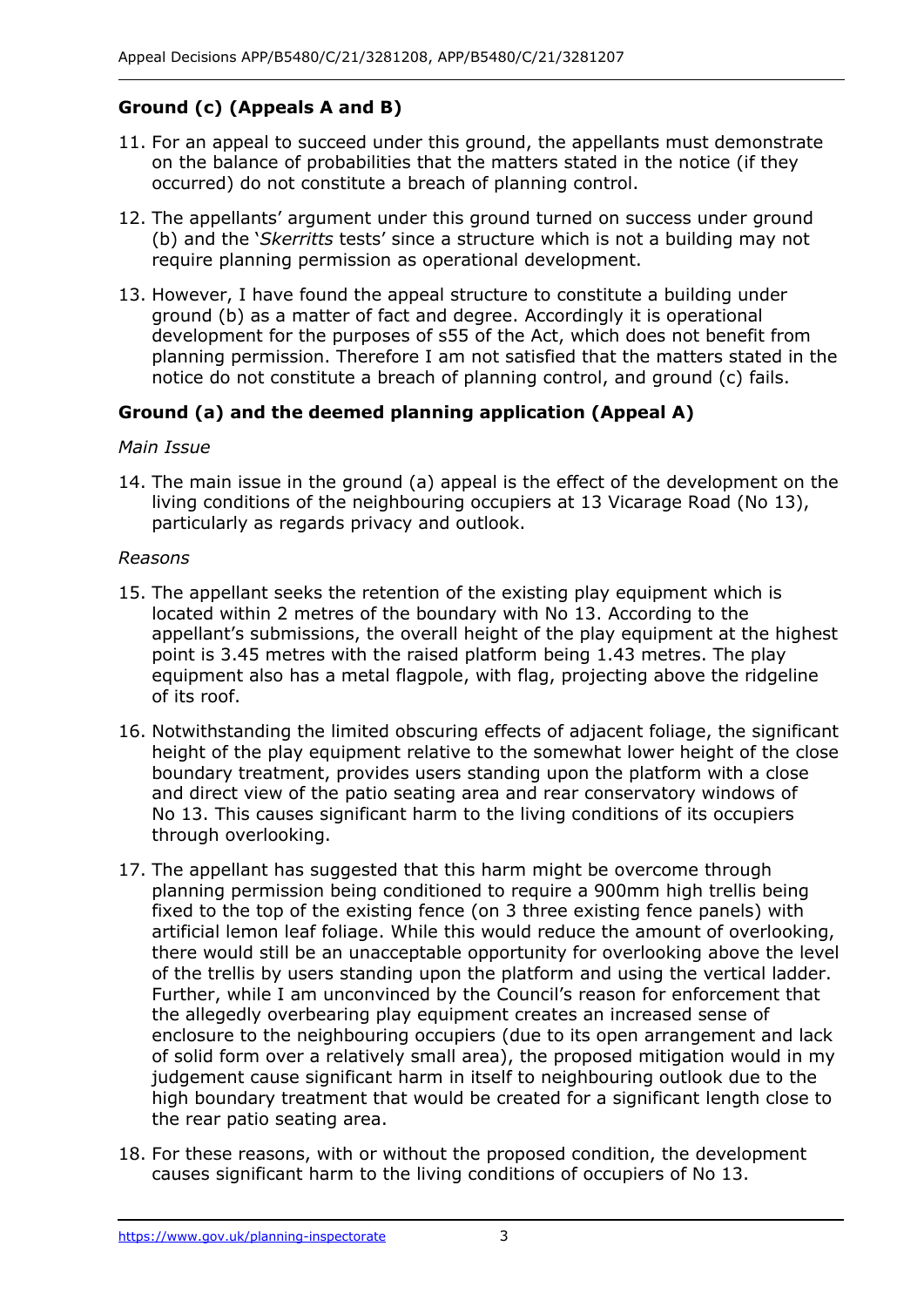- 19. Accordingly, it is in conflict with Policies GG3, D1 and D4 of the London Plan (2021) and Policy 7 of the Havering Local Plan 2016-2031 (2021), as supported by the Council's Residential Extensions and Alterations Supplementary Planning same reasons, the development is in conflict with the design principles contained within Chapter 12 of the National Planning Policy Framework (the Document (SPD), which together seek to protect living conditions. For the Framework).
- 20. As the development conflicts with the development plan as a whole, and there are no other considerations which outweigh this finding, I will not grant planning permission either with or without the suggested mitigation/condition. Accordingly, ground (a) does not succeed.

# **Ground (f) (Appeals A and B)**

- requirements of the notice are excessive in achieving its purpose. 21. For an appeal to succeed under this ground, I must be satisfied that the
- 22. It is clear to me from the way the notice has been drafted, requiring complete the breach of planning control (rather than to remedy harm to amenity) by restoring the land to its condition before the breach took place. removal or demolition of the appeal development, that its purpose is to remedy
- the play equipment is excessive. However, anything less in my view would not remedy the breach of planning control – which is the purpose of the notice. 23. The appellants say that the requirement for complete removal or demolition of
- 24. In any event, even were the purpose of the notice to remedy harm to amenity, the alternative scheme put forward as a lesser requirement by the appellants ground (a)) would not, for the reasons I have given within this Decision, (the trellis and artificial foliage mitigation, which I have considered under acceptably reduce harm to amenity.
- might continue to have a structure for play, or (b) a relocation of the structure 25. The appellants have also suggested lesser steps (a) whereby the height of the structure could be reduced and the raised platform removed so that children to a position more central within the garden. However, even were these alternative schemes consistent with the purpose of the notice, the appellants have provided insufficient details to enable consideration.
- 26. Accordingly, the ground (f) appeal fails.

## **Ground (g) (Appeals A and B)**

- 27. For an appeal to succeed on this ground, I must be satisfied that the compliance period of the notice falls short of what is reasonable.
- 28. The appellants say that 2 months is insufficient time to make an alternative planning application, demount and relocate the structure, including removal of all materials. However, I am satisfied that this period is sufficient time to comply with the notice steps. It is not necessary for the notice to allow time for a planning application to be made.
- 29. Accordingly, the appeal under ground (g) fails.